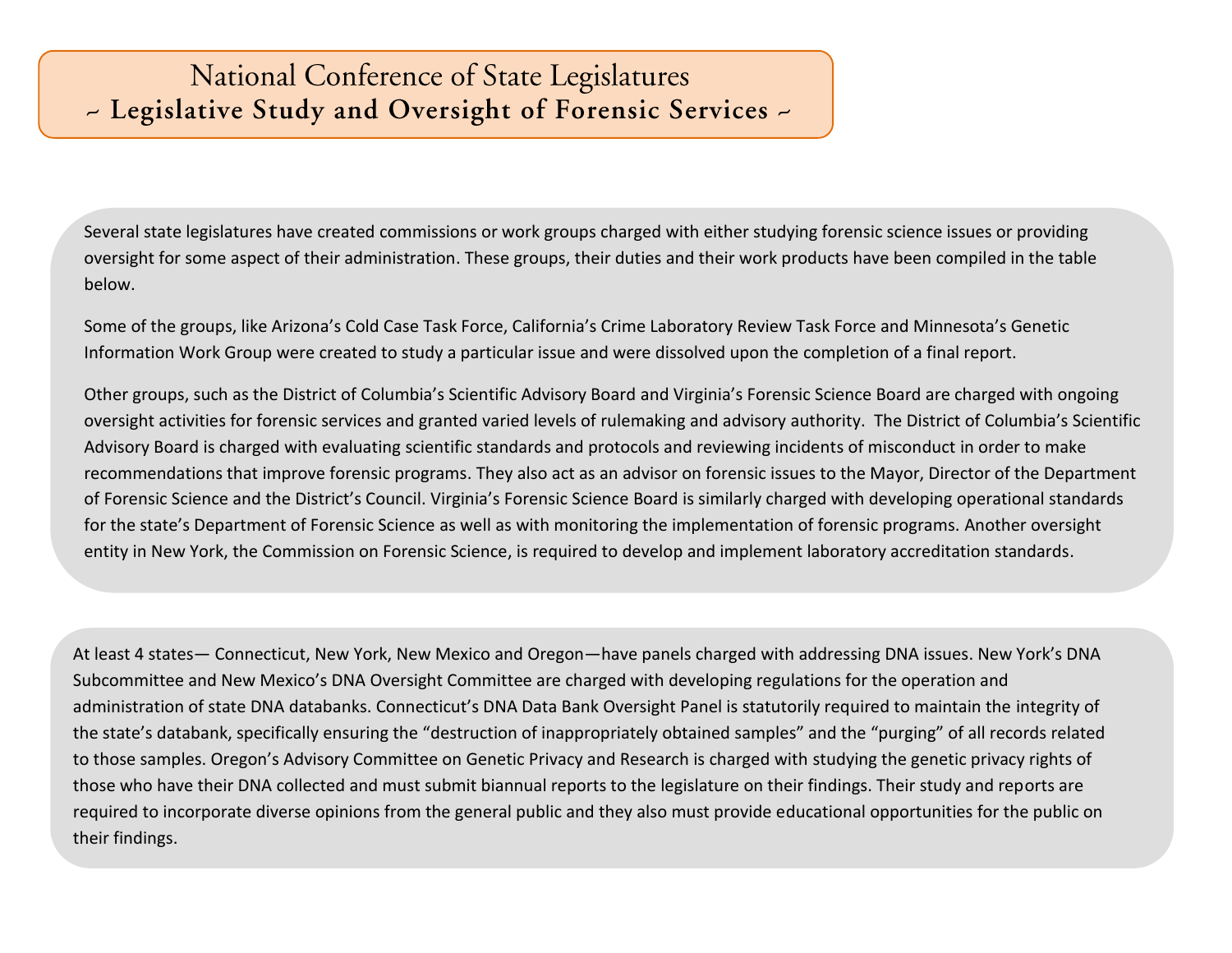| State/Jurisdiction <sup>1</sup> | <b>Statute</b>                                                                  | <b>Board Name</b>                                                                                       | <b>Primary Purpose</b>                                                                                     | <b>Does the Group Issue</b><br><b>Reports?</b>                               |
|---------------------------------|---------------------------------------------------------------------------------|---------------------------------------------------------------------------------------------------------|------------------------------------------------------------------------------------------------------------|------------------------------------------------------------------------------|
| <b>Arizona</b>                  | Sen. Bill 1182 (2005)                                                           | <b>Cold Case File Task Force</b>                                                                        | Compile and disseminate<br>information on best practices<br>for cold case investigations                   | Task Force report released<br>Dec. 28, 2007                                  |
|                                 | Sen. Bill 1274 (2008),<br>§§ 41-2405, 2404                                      | <b>Criminal Justice</b><br>Commission                                                                   |                                                                                                            |                                                                              |
|                                 | Established by Arizona<br>Attorney General in<br>response to 2007 DNA<br>report | <b>Forensic Science Advisory</b><br>Committee                                                           | Measure and standardize<br>forensic science practices and<br>increase transparency in lab<br>operations    |                                                                              |
| California                      | Penal Code §11062                                                               | Crime Laboratory Review<br><b>Task Force</b>                                                            |                                                                                                            | Released Nov. 9, 2009,<br>disbanded without filing<br>supplemental report    |
| Colorado                        | \$24-33.5-104.5                                                                 | <b>DNA Working Group</b>                                                                                | To study and make<br>recommendations for DNA<br>evidence retention                                         | January 12, 2010 Report<br>October 1, 2010 Report<br>December 1, 2010 Report |
| Connecticut                     | §54-102m                                                                        | <b>DNA Databank Oversight</b><br>Panel                                                                  | Ensure the integrity of the state<br>DNA databank                                                          |                                                                              |
|                                 | §19a-112f                                                                       | <b>Sexual Assault Forensic</b><br><b>Examiners Advisory</b><br>Committee -- Terminated<br>June 30, 2013 | To help implement the sexual<br>assault forensic examiners<br>program                                      |                                                                              |
|                                 | Created by Governor<br>Dannel Malloy                                            | <b>Crime Lab Working Group</b>                                                                          | Develop short- and long-term<br>strategy to address DNA<br>backlog                                         |                                                                              |
| <b>District of</b><br>Columbia  | §§ 5-1501.12, 11                                                                | Science Advisory Board                                                                                  | Review the administration of<br>forensic science services                                                  |                                                                              |
| <b>Illinois</b>                 | Ch. 20, §3981/1                                                                 | Laboratory Advisory<br>Committee                                                                        | To make policy<br>recommendations                                                                          | Make annual reports                                                          |
| Indiana                         | $§4-23-6-1$                                                                     | Commission on Forensic<br>Sciences                                                                      | To promote scientific<br>information and services                                                          |                                                                              |
| <b>Maine</b>                    | §§3360-N, O                                                                     | <b>Sexual Assault Forensic</b><br><b>Examiner Advisory Board</b>                                        | Advise and assist in promoting<br>and supporting statewide sexual<br>assault forensic examiner<br>programs |                                                                              |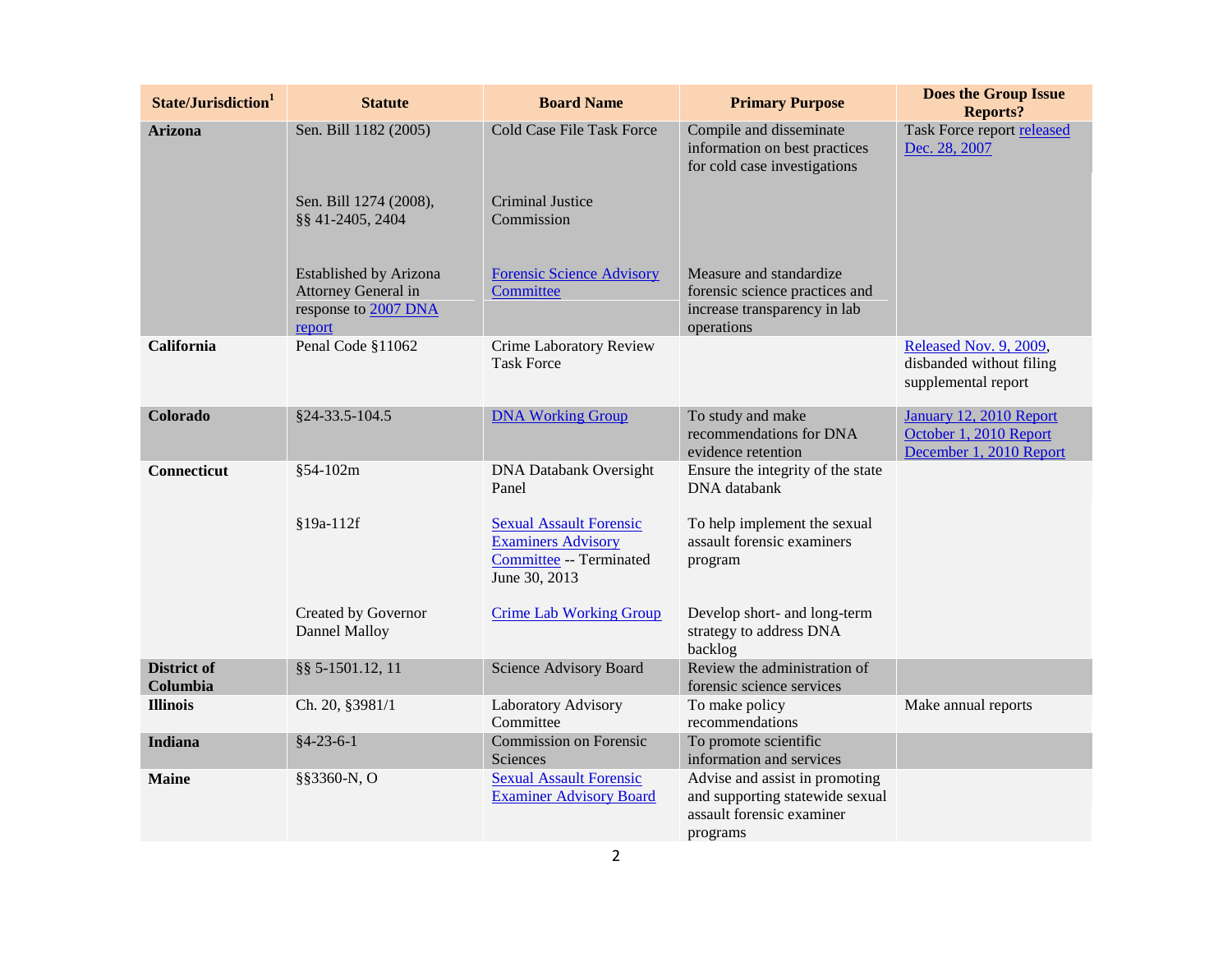| State/Jurisdiction <sup>1</sup> | <b>Statute</b>                                   | <b>Board Name</b>                                           | <b>Primary Purpose</b>                                                                                                                                         | <b>Does the Group Issue</b><br><b>Reports?</b>                                  |
|---------------------------------|--------------------------------------------------|-------------------------------------------------------------|----------------------------------------------------------------------------------------------------------------------------------------------------------------|---------------------------------------------------------------------------------|
| <b>Maryland</b>                 | Health Code Ann. §17-2A-<br>12                   | <b>Forensic Laboratory</b><br><b>Advisory Committee</b>     |                                                                                                                                                                |                                                                                 |
| <b>Massachusetts</b>            | Ch. 6 § 184A                                     | Forensic Sciences Advisory<br><b>Board</b>                  | Advise on administration and<br>delivery of forensic services                                                                                                  |                                                                                 |
| <b>Minnesota</b>                | §299C.156                                        | <b>Forensic Laboratory</b><br><b>Advisory Board</b>         | Develop and encourage<br>forensic policy and best<br>practices                                                                                                 | Annual report by January<br>15. 2012 Report released<br><b>January 15, 2013</b> |
|                                 | 2007 Minn. Sess. Laws,<br>Chap. 148, Art. 2, §74 | Genetic Information Work<br>Group                           | Develop principles for public<br>policy on the use of genetic<br>information                                                                                   | Released Jan. 15, 2009                                                          |
| <b>Missouri</b>                 | §650.059                                         | <b>Crime Laboratory Review</b><br>Commission                | To provide independent review<br>of any state or local Missouri<br>crime laboratory receiving<br>state-administered funding                                    | Annual report to Governor<br>detailing its activities                           |
| <b>Montana</b>                  | No statute available                             | <b>Forensic Science Laboratory</b><br><b>Advisory Board</b> | The board acts in an advisory<br>capacity and providing<br>feedback to the Attorney<br>General and crime lab<br>administration on the work the<br>lab produces |                                                                                 |
| <b>New Mexico</b>               | $$29-16-5$                                       | <b>DNA Oversight Committee</b>                              | To develop rules and<br>procedures regarding the<br>administration and operation of<br>the DNA identification system                                           |                                                                                 |
| <b>New York</b>                 | Exec. Law §995-a                                 | Commission on Forensic<br>Science                           | Develop minimum<br>accreditation standards                                                                                                                     |                                                                                 |
|                                 | Exec. Law §§995-b(13)(a),<br>(b)                 | <b>DNA</b> Subcommittee                                     | Oversee all methodologies used<br>in DNA analysis                                                                                                              |                                                                                 |
| <b>North Carolina</b>           | §§ 15A-1460-1463, 1466,<br>1471                  | <b>Innocence Inquiry</b><br>Commission                      | Conduct inquiries into claims<br>of factual innocence, including<br>subjecting physical evidence to<br>forensic and DNA testing                                |                                                                                 |
|                                 | $$114-16.1$                                      | <b>Forensic Science Advisory</b><br><b>Board</b>            | Review state crime lab<br>operations and make<br>recommendations                                                                                               |                                                                                 |